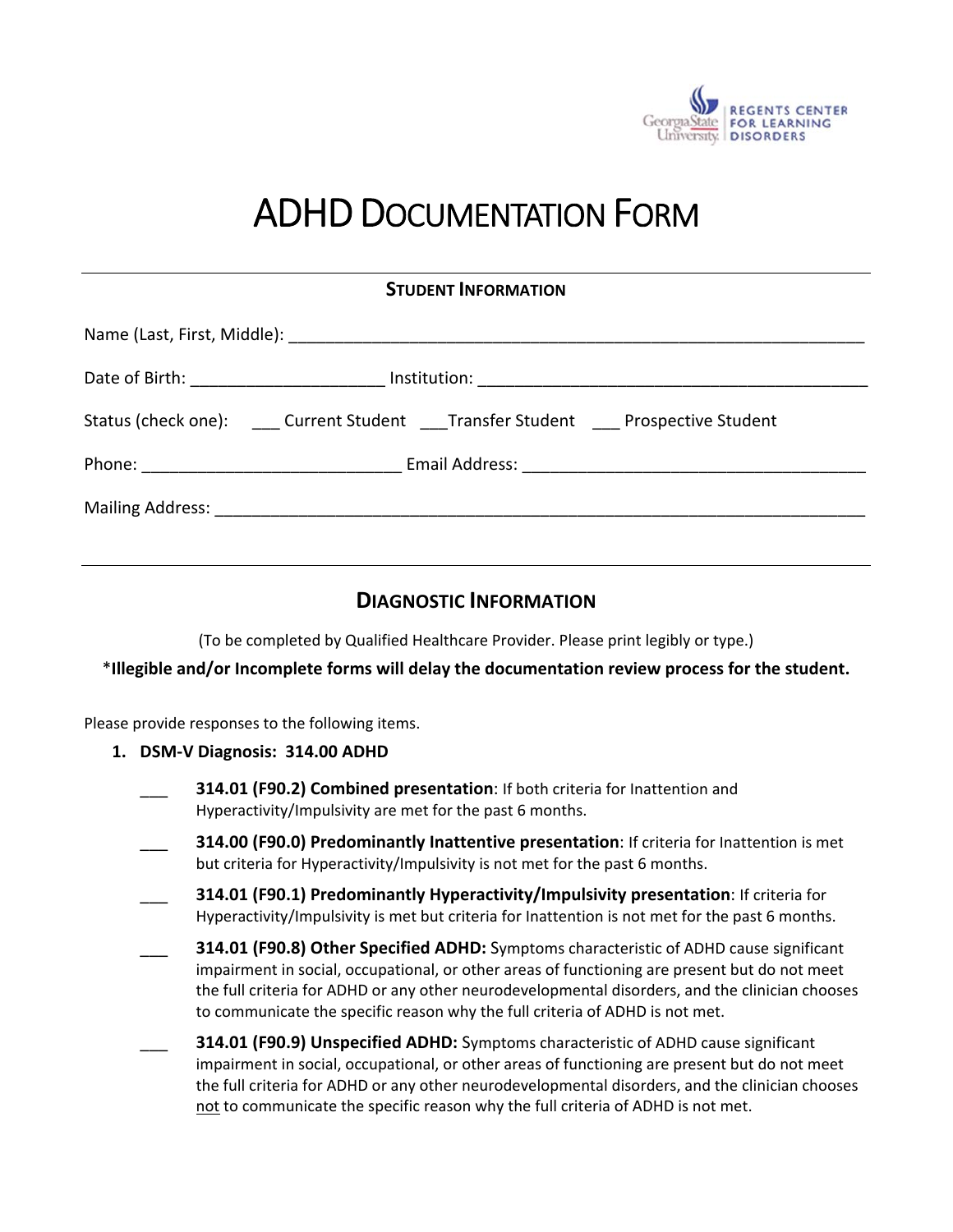#### **2. State the following:**

a. Date of diagnosis:

- c. Date of last contact with the student:
- b. Date of first contact with the student:
- d. Comorbid conditions:

### **3. Student's History**

a. ADHD History (inattention and/or hyperactivity during childhood): **Document symptoms that were present during early school years. Provide information supporting the diagnosis based on independent sources (e.g., past evaluations, school records, teacher report). Please attach copies of previous psychological evaluations***.* 

b. Medical History:

**Provide relevant medical history. Is the student currently taking medication for ADHD? Are they experiencing any side effects with this medication?**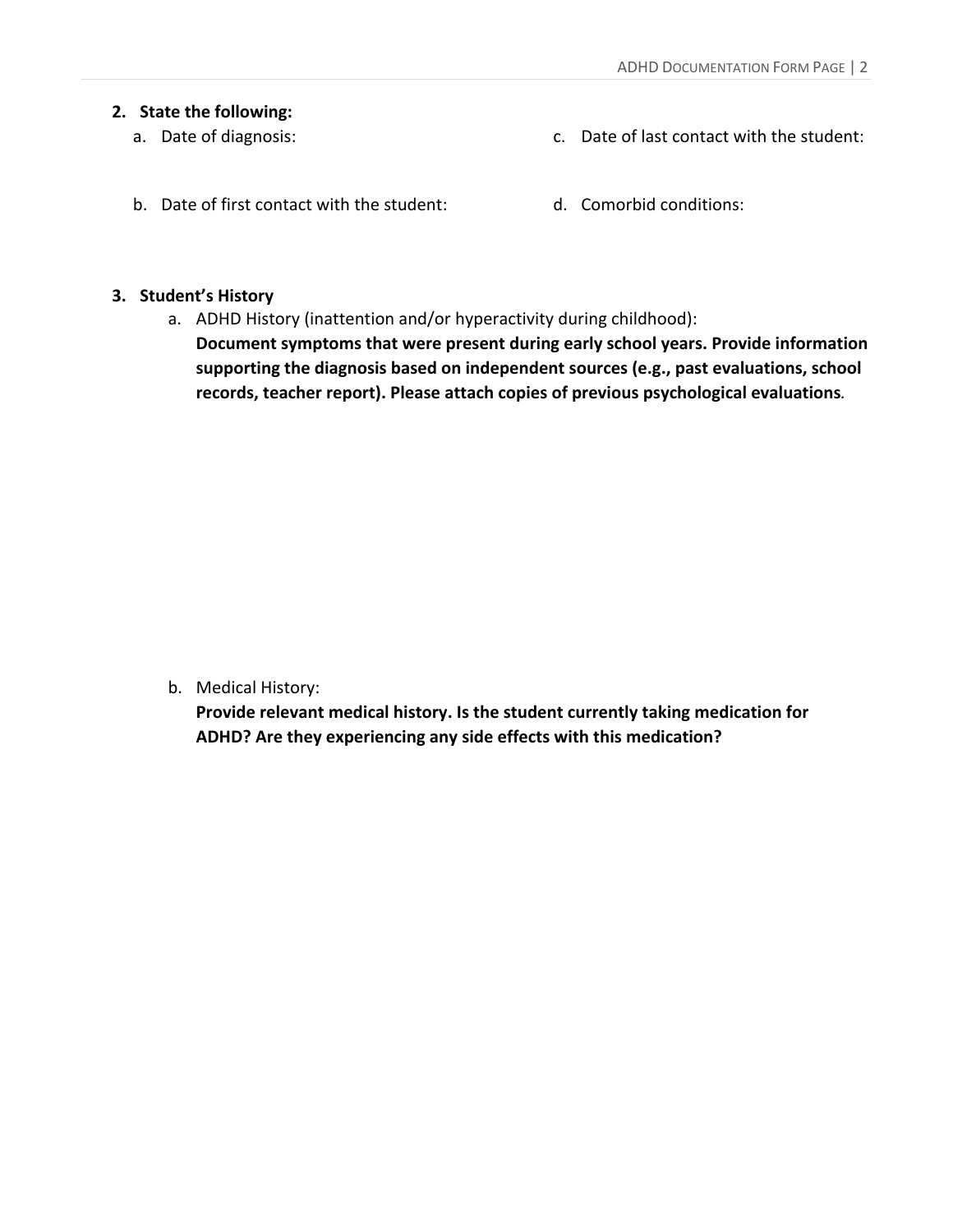### **4. Student's Current Specific Symptoms:**

**Please report ADHD symptoms listed in the DSM‐V that the student currently exhibits that interfere with social, academic, and occupational functioning during the past 6 months. Please attach copies of psychological evaluation and/or standardized rating scales used to determine diagnosis completed by independent observers in at least two settings (not including patient and clinician).** *Examples of suggested assessment measures include: continuous performance tests (VIGIL, TOVA, Conners, IVA) and Barkley Adult ADHD Rating Scale – IV (BAARS‐IV). Additional information on suggested assessment measures are found at: rcld.gsu.edu/evaluators*

## **HEALTHCARE PROVIDER INFORMATION**

**(Please sign & date below and fill in all other fields completely. Please print legibly or type.)** 

| Date: ___________________ |
|---------------------------|
|                           |
|                           |
|                           |
|                           |
|                           |